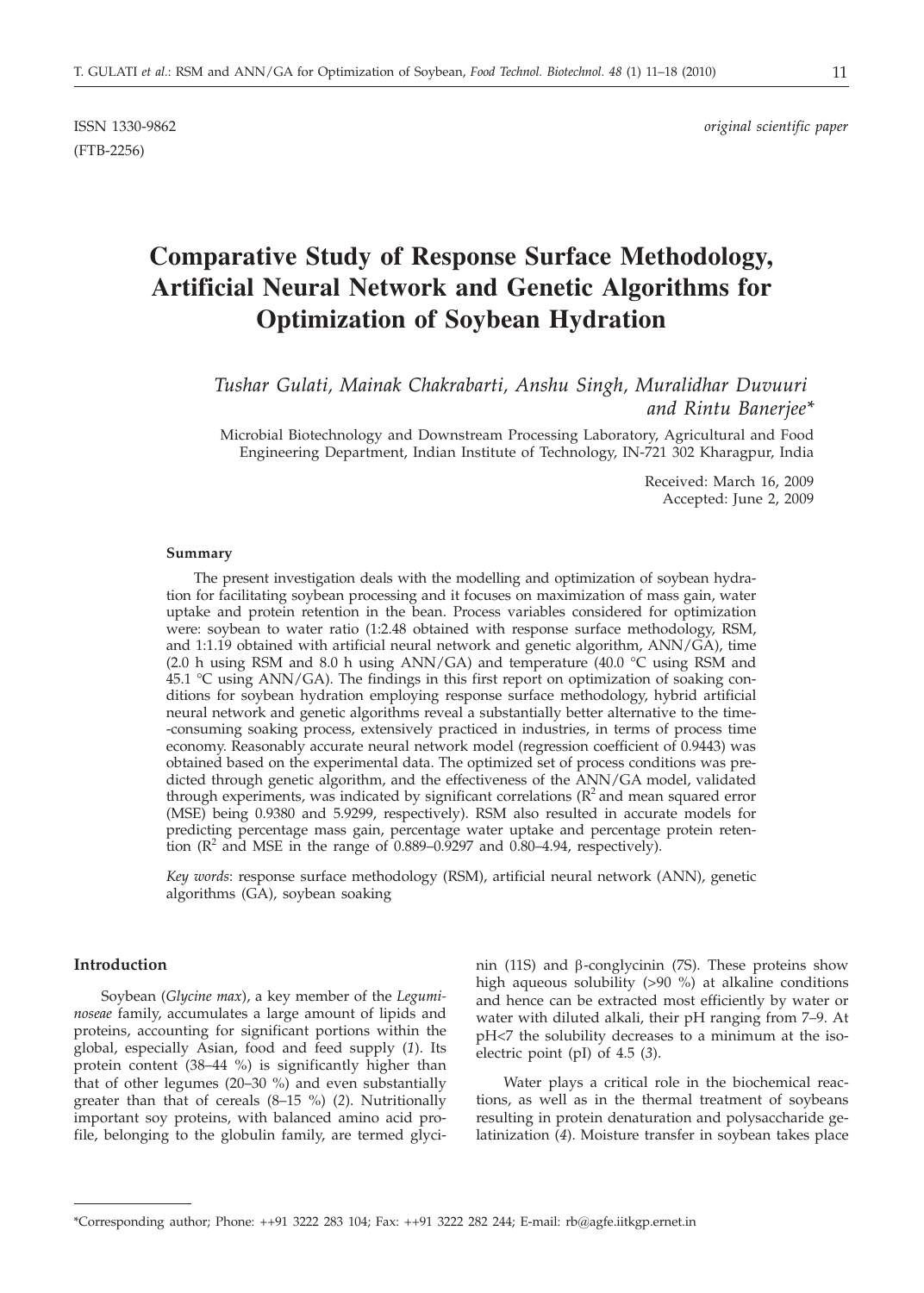mainly through diffusion (*5*) and imbibition (*6–8*) by soaking. Microstructural entities like the coat, micropyle and hilum predominantly impact the moisture transfer rate (*6–8*).

Soaking constitutes a vital step in soybean processing (*9*) as it reduces the requirement of processing energy as well as cooking time (*10*). Textural changes of soybeans result from water absorption during soaking and affect the subsequent grinding and soymilk extraction processes (*10*,*11*). Soaking, the way it is extensively practiced in industries, is generally an inconvenient time- -consuming process, taking even up to 16 h at ambient temperatures (*12*). Minimizing soaking time is vital for reducing the proliferation of mesophilic bacteria, which affect the colour, taste and smell of the beans. The water uptake of soybeans during soaking is mainly influenced by time and temperature of soaking. The amount of absorbed water increases with the increase of the soaking time and temperature (*13*–*15*). Standard methods for reducing soaking time include the use of high temperatures, the addition of salts to increase alkalinity of the soaking water (*16*) and the application of high hydrostatic pressure during soaking (*17*). As an outcome of soaking, it was observed that soybeans soaked for 24 and 72 h lost 5 and 10 % of their solids, respectively (*11*). About 24 % of the loss comprised nitrogenous compounds. Any biological process, especially pertaining to food processing, which is a complex interplay of several intrinsic biochemical properties and influences process variables, warrants a strategic application of modelling and optimization tools like response surface methodology (RSM), artificial neural network (ANN), genetic algorithms (GA), *etc*. to obtain a feasible process ensuring optimum yield. Hence, determination of optimal conditions for processing is the key to ideal industrial processing. The effectiveness of RSM in optimization of processing conditions in the area of food technology ranging from raw materials to final products has been well documented (*18*,*19*).

The main advantage of ANN over RSM lies in the fact that it does not require a prior specification of suitable fitting function and it can also universally approximate non-linear functions of all orders, including quadratic functions (*18*). These advantages have led to the wide application of ANN in food engineering (*20*). However, in comparison with ANN, RSM with its structured nature is more useful in getting insight into sensitivity analyses and interactive effects among the various influencing components of a bioprocess (*18*).

Besides RSM, soft computing methodologies, namely ANN and GA, have recently been found to offer novel solutions to improve control and modelling in food processing. Several studies on the use of neural networks in food process modelling and optimization have been mentioned (*21*) and even GA has evolved as an ideal technique to solve diverse optimization problems in food and biochemical engineering (*22*,*23*).

The present work aims at modelling and optimization of soybean hydration conditions, taking into consideration soybean to water ratio, time and temperature of soaking as the influencing parameters in view of maximizing the mass gain, water uptake and protein re-

tention in the soybean by employing statistical optimization techniques and soft computing tools.

# **Materials and Methods**

## *Material and experimental set-up*

Soybean was purchased from the local markets of Kharagpur, India. Accurately weighed clean soybeans were soaked in various ratios of soybean to water and incubated for different combinations of soaking time and temperature in a thermostatically controlled water bath based on the experimental design of RSM and ANN/ GA. After soaking, the residual water was drained off and the drained volume was recorded. The hydrated beans were collected and weighed. Standard protocols were used to determine proteins in both soybeans and residual water (*24*).

# *Optimization using response surface methodology*

RSM is an empirical statistical modelling technique employed for multiple regression analyses using quantitative data obtained from properly designed experiments to solve multivariate equations simultaneously (*25*). In the present investigation, RSM was used to determine the optimum soaking conditions for the soybeans using a Box-Behnken (BB) experimental design, generated through MINITAB 14® for three independent variables. The soaking conditions (independent variables) selected for the optimization were solid/liquid ratio, time and temperature of incubation. These three independent variables were studied at low  $(-1)$ , middle  $(0)$  and high (+1) coded levels. Three different solid/liquid ratios  $X_1$ (1:1, 1:3 and 1:5), incubation times  $X_2$  (2, 5 and 8 h) and temperatures  $X_3$  (45, 55 and 65 °C) were selected, and regression analysis of the data obtained from the experiments was performed. Coding of the variables was done according to the following equation:

$$
x_i = \frac{X_i - X_m}{X_{\text{max}} - X_m}
$$
 / 1/

where  $x_i$  is the dimensionless coded value of an independent variable,  $X_i$  is the real value of an independent variable,  $X_{\text{max}}$  is the maximum value of the independent variable and  $X_M$  is the mean of the maximum and minimum value of the independent variable. In order to find out the significance of the developed model for relating the response Y to independent variables X, pure experimental error is required to be determined. For this reason a number of experiments were carried out at the centre points where the coded values of x were zero. This permits the checking of bias between several sets of experiments. The relationship of the three independent variables and the response was calculated by the second-order polynomial described in Eq. 2:

$$
Y=b_0+b_1x_1+b_2x_2+b_3x_3+b_4x_1^2+b_5x_2^2+\n+b_6x_3^2+b_7x_1x_2+b_8x_2x_3+b_9x_3x_1
$$
\n(2)

where Y is the response variable;  $b_0$  is a constant;  $b_1$ ,  $b_2$ and  $b_3$  are the coefficients of the linear terms;  $b_4$ ,  $b_5$  and  $b<sub>6</sub>$  are the coefficients of the quadratic terms; and  $b<sub>7</sub>$ ,  $b<sub>8</sub>$ and  $b<sub>9</sub>$  are the coefficients of the interaction terms. The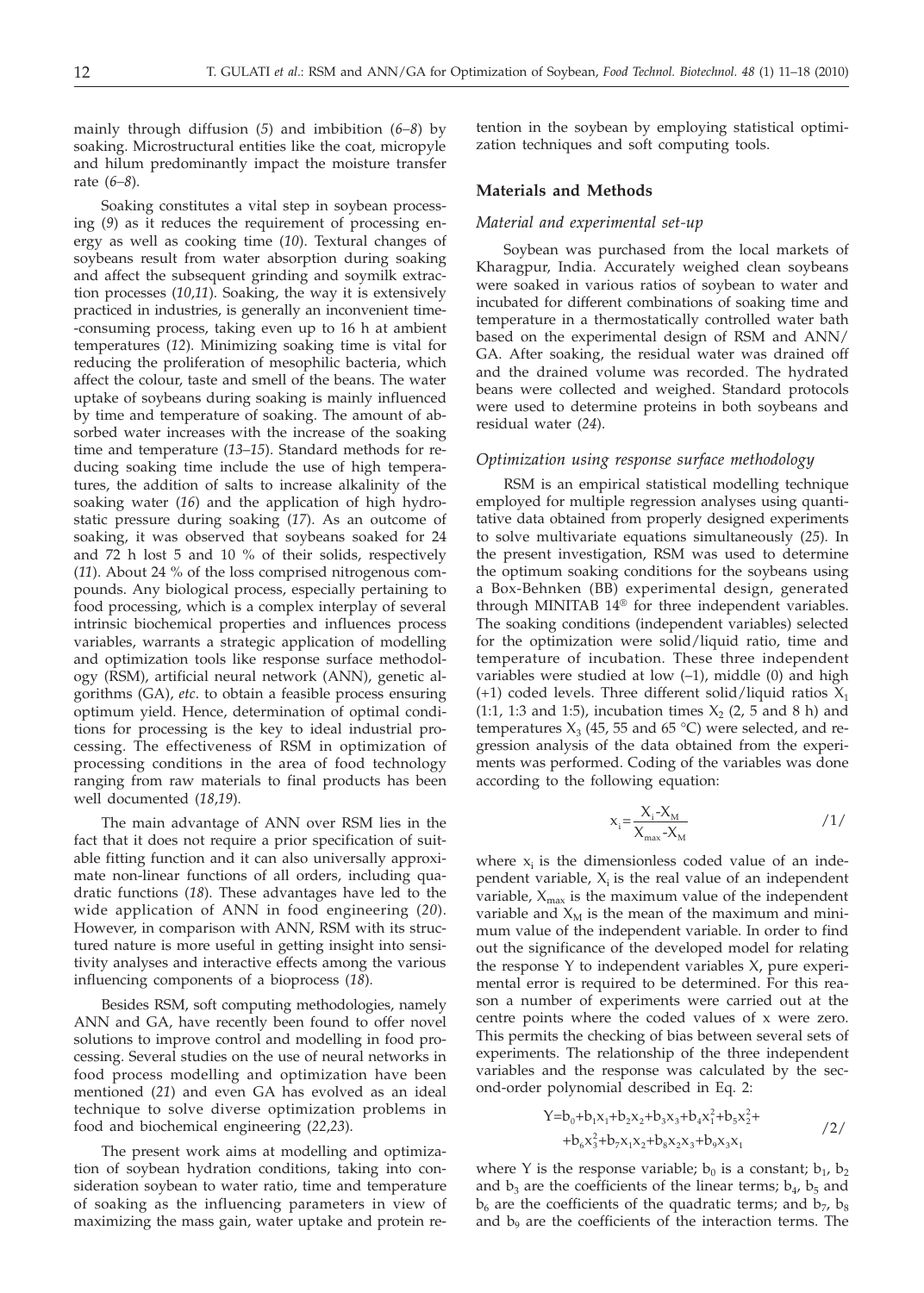second-order polynomial coefficients were calculated using the software package MINITAB 14® to estimate the responses of the dependent variable, and response surface plots were generated.

Optimization is the ultimate aim of performing the RSM. Many response surface problems involve the analysis of several responses. Simultaneous consideration of multiple responses involves first building an appropriate response surface model for each dependent variable and then trying to find a set of operating conditions that in some sense optimizes all responses or at least keeps them in desired ranges (*26*). For this purpose, the use of desirability functions is one of the useful approaches for optimization of multiple responses. In this technique, the general approach is to first convert each response  $Y_i$ into an individual desirability function  $d_i$  that varies over the range of  $0 \le d_i \le 1$ , where if response  $Y_i$  is at its target value T then  $d-1$  and if it is outside an accenttarget value T, then  $d_i=1$ , and if it is outside an acceptable region, then  $d_i=0$ . The individual desirability,  $d_i$ , is calculated using the following equation:

$$
d_i = \begin{bmatrix} 0 \text{ if } Y_i < 1 \\ \left(\frac{Y_i - L}{T - L}\right)^s \\ 1 \text{ if } Y_i > T \end{bmatrix} \text{ if } L \leq Y_i \leq T \tag{3/}
$$

where T is the target value of the response, L is the lower acceptable value of the response and s is the mass. Thus, when s=1, the desirability function is linear. When s>1 is chosen, a major importance is given to the points near the target value. When s<1 is chosen, this last demand is of low importance. Here s controls the variation rate of the desirability function. By varying the value of s, one can attribute different desirability to the responses and can increase and decrease the range of acceptable values in the optimization process. The design variables were chosen to maximize the overall desirability as:

$$
D = (d_1 \times d_2 \times ... d_i ... \times d_N)^{\frac{1}{N}}
$$

where  $D$  is the overall desirability value,  $d_i$  is the individual desirability value of the response variables and N is the number of responses. The desirability of several responses was generated using the MINITAB 14®.

## *Normalization of data set for ANN modelling*

In order to achieve fast convergence to minimum mean square error (MSE), the input and output data were normalized within the range  $[-1, 1]$  and  $[0, 1]$ , respectively. Normalization results in an even distribution of the dataset and scales it into an acceptable range for the network. As a result, all variables acquire the same significance (importance) during the learning process.

# *ANN model development*

In the present study, there was a total of 107 datasets each with 6 components  $(x_1, x_2, x_3, y_1, y_2 \text{ and } y_3)$ , which were used for training and testing the neural networks. The first three components, namely solid to liquid ratio, time and temperature of soaking, were the input variables, whereas the remaining three, namely percentage mass gain, percentage water uptake and percentage protein retention, were the output variables. The dataset was randomly divided into 90 and 17 datasets for training and testing the neural networks, respectively.

The training of neural networks was continued until a minimum error was reached during validation. The estimation of the performance of the trained network was based on the accuracy of the network using this test data set. A feed-forward (multilayer perception) artificial neural network trained by back propagation (BP) algorithm was selected to predict the outputs (*27,28*). Different neural networks were formed and the optimum values of network parameters were obtained by trial and error. Adjustment of ANN parameters included the number of hidden layers and neurons, the type of transfer function and learning rate. The performance of the ANN was statistically measured by mean squared error (MSE) and regression coefficient  $(R^2)$  obtained as follows:

$$
MSE = \frac{1}{N} \sum_{i=1}^{n} (y_o - y_e)^2
$$
 /5/

$$
R^{2}=1-\frac{\sum_{i=1}^{n}(y_{o}-y_{e})^{2}}{\sum_{i=1}^{n}(y_{o}-y_{m})^{2}}
$$
 /6/

where n is the number of experiments used for training the ANN,  $y_0$  is the predicted value of the ANN model,  $y_e$  is the actual or experimental value and  $y_m$  is the average of actual values. The final network was selected on the basis of the lowest error when training and testing datasets. Preliminary trials indicated that the learning and prediction ability of one hidden layer network were better than those with two hidden layer networks.

## *Optimization with genetic algorithms*

Genetic algorithms (GA) are stochastic optimization techniques that simulate a natural evolution process based on the mechanism of genetics and Darwin's principle of natural selection (*23*). Briefly, GA involve an initial population generated at random, a fitness function and the development of new generations *via* the application of genetic operators, namely selection, crossover and mutation. The procedure is repeated several times (*29*). An optimal set of soaking conditions was searched for by the hybrid ANN/GA models. For the present study, a code was written in MATLAB v. 7.1 environment to search for optimal conditions for soybean hydration.

#### *ANN/GA optimization of soybean soaking conditions*

An initial or starting population was randomly generated for the optimization of soybean hydration conditions through GA. A pre-specified number of generations was used as the stopping criterion. In order to evaluate the fitness of an individual in GA population, the ANN model was used to predict the percentage water uptake, percentage mass gain and percentage protein retention in the soybean. The fitness of an individual is defined as: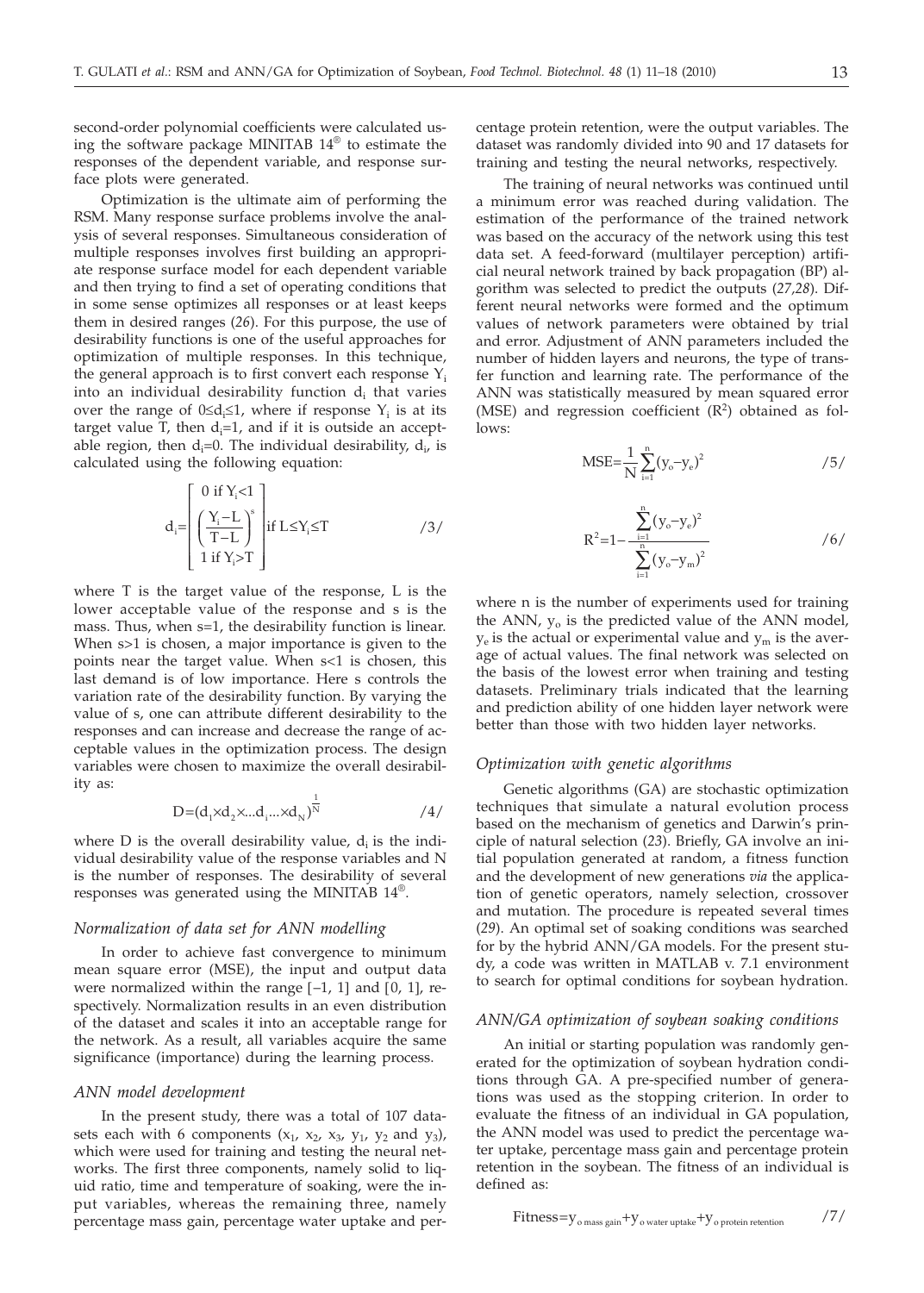where  $y_0$  mass gain,  $y_0$  water uptake and  $y_0$  protein retention are predicted values of percentage mass gain, percentage water uptake and percentage protein retention in the hydrated soybeans, respectively, based on the ANN model in Eq. 7. GA subsequently searches the soaking conditions that maximize the fitness.

The ANN/GA optimization scheme is initiated considering randomly generated population for the first generation. The trained ANN model is then used to predict the respective outputs for each individual. The fitness of each individual is subsequently calculated using Eq. 7. Three operators including selection, crossover, and mutation, having their specified parameters, are applied to produce a new generation. The new generation thus obtained is considered as the current generation for producing the next generation. The above set of operations continues iterating until the termination criterion is met with. The performance of GA is affected by the size of initial population, the number of generations and GA parameters, namely mutation rate and crossover rate. Hence the best fitness of the end population was evaluated under different sizes of initial population and generations as well as different mutation rates and crossover rates. A 'tournament' selection method was used for selecting elite populations for crossover. For the present study, initial population of 100, number of generations of 5, mutation rate of 0.15, and crossover rate of 0.60 were obtained by trial and error to obtain the best fitness.

With the above GA parameters, the ANN/GA model was run several times to obtain optimal conditions for soybean hydration. Different runs for ANN/GA gave different optimal conditions even for the same set output values and the results were selected from the end populations of different runs.

To evaluate the efficacy of the ANN/GA model, the soybeans were soaked according to the optimum conditions predicted by the model. The percentage mass gain, percentage water uptake and percentage protein retention in the hydrated soybeans were experimentally determined and statistically compared with the predicted results. The regression line, regression coefficient and MSE between the experimental values and the ANN/GA responses were obtained to assess the performance of the hybrid ANN/GA-based optimization approach for soybean hydration.

# **Results and Discussion**

To examine the combined effect of solid/liquid ratio, time and temperature of soaking (independent variables) on percentage mass gain, percentage water uptake and percentage protein retention (response variables) in the soaked beans, a Box-Behnken design comprising 17 experiments was performed. Second-order polynomial equations were used to correlate the independent pro- $\cos$  variables,  $X_i$ , with the responses. The second-order polynomial coefficient for each term of the equation was determined through multiple regression analysis using MINITAB 14®. Table 1 shows the BB design along with the actual and RSM-predicted results. The results were analyzed by using ANOVA, *i.e.* analysis of variance suitable for the experimental design. ANOVA tables for mass gain, water uptake and protein retention were obtained by using MINITAB 14® software to evaluate the significance of different parameters. The results are shown in Tables 2a–c. For percentage mass gain, percentage water uptake and percentage protein retention, the model F-values of 27.51, 59.65 and 38.45, respectively, imply that the models are significant. Model F-value is calculated as ratio of mean square regression and mean square

Table 1. Box-Behnken design of independent variables and their corresponding experimental and predicted results of percentage mass gain, percentage water uptake and percentage protein retention

| Soaking conditions |                |                                 | Experimental      |                   |                        | RSM-predicted  |                       |                        |
|--------------------|----------------|---------------------------------|-------------------|-------------------|------------------------|----------------|-----------------------|------------------------|
| Solid/liquid       | Time/h         | Temperature/<br>$\rm ^{\circ}C$ | Mass<br>$gain/\%$ | Water<br>uptake/% | Protein<br>retention/% | Mass<br>gain/% | Water<br>uptake/ $\%$ | Protein<br>retention/% |
| 1:3                | 8              | 65                              | 116.4             | 53.3              | 88.4                   | 113.50         | 52.14                 | 89.68                  |
| 1:3                | 2              | 65                              | 109.3             | 55.6              | 88.0                   | 110.93         | 55.81                 | 88.33                  |
| 1:3                | 8              | 45                              | 122.7             | 51.1              | 90.5                   | 121.08         | 50.89                 | 90.18                  |
| 1:5                | 8              | 55                              | 122.5             | 33.3              | 90.9                   | 128.06         | 31.65                 | 91.08                  |
| 1:5                | $\overline{2}$ | 55                              | 119.1             | 46.7              | 92.0                   | 120.14         | 43.66                 | 93.13                  |
| 1:5                | 5              | 45                              | 123.2             | 32.0              | 95.8                   | 119.26         | 33.86                 | 95.95                  |
| 1:1                | 5              | 45                              | 85.0              | 100.0             | 100.0                  | 87.66          | 97.19                 | 101.45                 |
| 1:5                | 5              | 65                              | 126.5             | 29.3              | 92.3                   | 123.84         | 32.11                 | 90.85                  |
| 1:1                | 2              | 55                              | 87.3              | 100.0             | 100.0                  | 81.74          | 101.65                | 99.83                  |
| 1:1                | 8              | 55                              | 85.9              | 100.0             | 100.0                  | 84.86          | 103.03                | 98.88                  |
| 1:1                | 5              | 65                              | 69.9              | 100.0             | 100.0                  | 73.74          | 98.14                 | 99.85                  |
| 1:3                | $\overline{2}$ | 45                              | 109.7             | 56.7              | 95.8                   | 112.60         | 57.86                 | 94.43                  |
| 1:3                | 5              | 55                              | 124.5             | 55.6              | 85.3                   | 126.14         | 50.22                 | 84.94                  |
| 1:3                | 5              | 55                              | 127.3             | 48.9              | 84.6                   | 126.14         | 50.22                 | 84.94                  |
| 1:3                | 5              | 55                              | 127.1             | 44.4              | 84.6                   | 126.14         | 50.22                 | 84.94                  |
| 1:3                | 5              | 55                              | 123.3             | 53.3              | 84.6                   | 126.14         | 50.22                 | 84.94                  |
| 1:3                | 5              | 55                              | 128.5             | 48.9              | 84.6                   | 126.14         | 50.22                 | 84.94                  |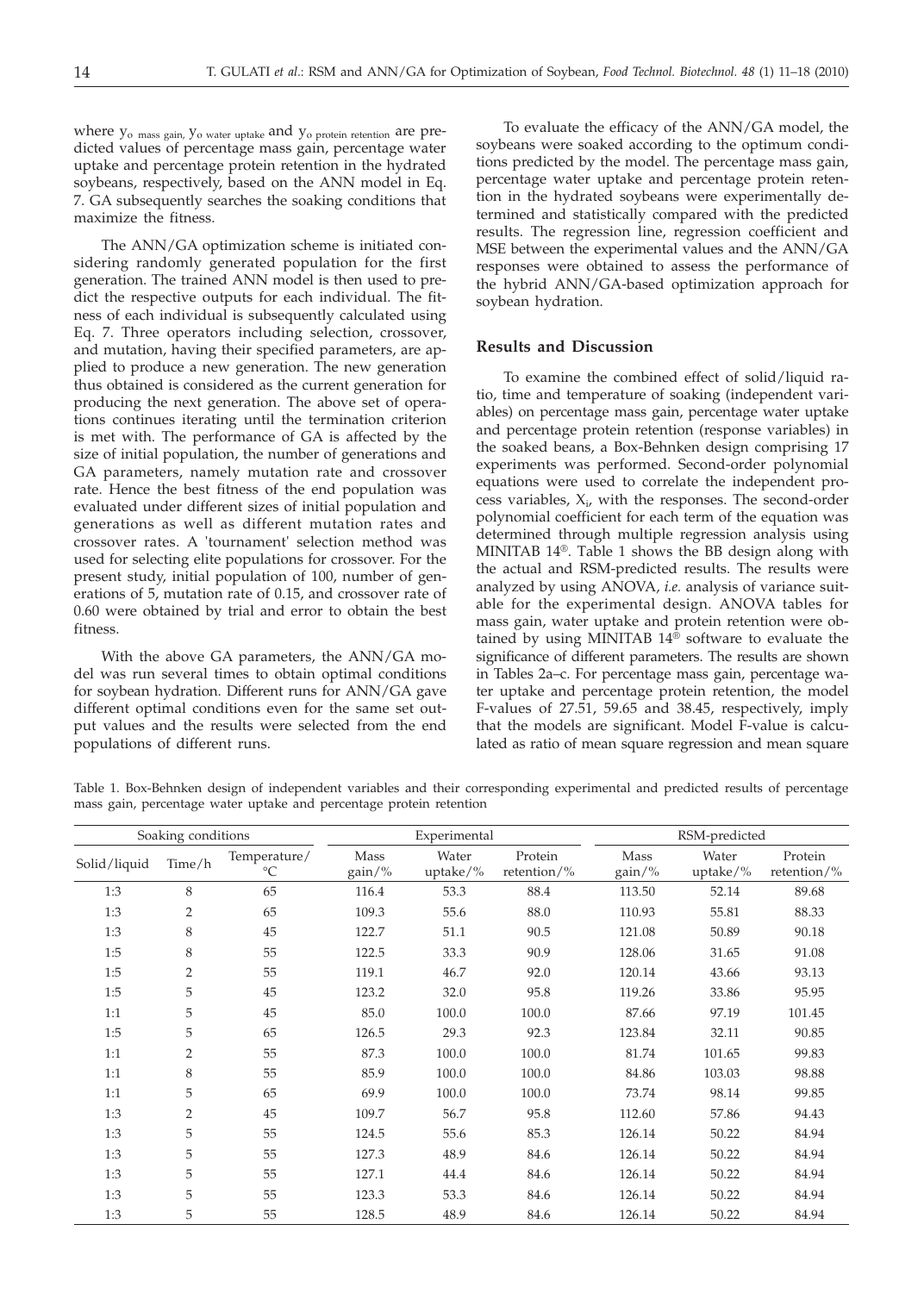residue. Model p-value has been found to be very low (p<0.0001) for all the three response variables. This resignifies the efficacy of the model. The p-values were used as a tool to check the significance of each of the coefficients, which, in turn, is necessary to understand the pattern of the mutual interactions between the independent variables. The smaller the magnitude of p, the more significant the corresponding coefficient. Values of p*<*0.05 indicate that the model terms are significant. The coefficient estimates and the corresponding p-values suggest that, among the independent variables used in the study, the linear terms  $X_1$  (solid/liquid),  $X_2$  (time),  $X_3$ (temperature) and the quadratic terms  $X_1^2$ ,  $X_2^2$  and  $X_3^2$ (p<0.0001) have the greatest effect on each of the response variables. The mutual interaction between independent variables has been found to be of least importance as p-values are well above 0.05, which is evident from Tables 2a-c. The fit of the models was also expressed with the coefficient of determination  $\mathbb{R}^2$ , which was found to be 0.973, 0.987 and 0.980 respectively for percentage

mass gain, percentage water uptake and percentage protein retention. The corresponding second-order response models for water uptake, mass gain and protein retention that were obtained upon regression analyses were:

/8/ /9/ 123 232 123 12 13 23 Water uptake 50.22 32.34X 2.66X 0.20X +15.46X 4.13X 0.36X 3.35X X 0.67X X 0.83X X =− − − + +−− −−+ 123 223 122 12 13 23 Mass gain 126.14 20.40X 2.76X 2.31X 17.91X 4.53X 7.08X 1.20X X 4.60X X 1.47X X =+ + −− − −−+ ++− Protein retention 84.94 3.625X 0.75X =− − −

$$
-1.675X_3+8.568X_1^2+2.218X_2^2+\n+3.518X_3^2-0.275X_1X_2-\n-0.875X_1X_3+1.425X_2X_3
$$

Table 2a. Analysis of variance for the experimental results of percentage mass gain

| Sources           | d.f. | Sum of squares | Mean square value | F-value | p-value  |
|-------------------|------|----------------|-------------------|---------|----------|
| Regression        | Q    | 5302.83        | 589.20            | 27.51   | < 0.0001 |
| Linear terms      |      | 3433.11        | 1144.37           | 53.43   | < 0.0001 |
| Quadratic terms   |      | 1770.61        | 590.20            | 27.56   | < 0.0001 |
| Interaction terms |      | 99.10          | 33.03             | 1.54    | 0.2860   |
| Residual error    |      | 149.91         | 21.42             |         |          |
| Lack-of-fit       |      | 131.32         | 43.77             | 9.42    | 0.0280   |
| Pure error        | 4    | 18.59          | 4.65              |         |          |

d.f. – degrees of freedom

Table 2b. Analysis of variance for the experimental results of percentage water uptake

| Sources           | d.f. | Sum of squares | Mean square value | F-value | p-value  |
|-------------------|------|----------------|-------------------|---------|----------|
| Regression        | q    | 9592.58        | 1065.84           | 59.65   | < 0.0001 |
| Linear terms      | 3    | 8422.74        | 2807.58           | 157.12  | < 0.0001 |
| Quadratic terms   | 3    | 1120.40        | 373.47            | 20.90   | 0.0010   |
| Interaction terms | 3    | 49.30          | 16.48             | 0.92    | 0.4780   |
| Residual error    |      | 125.09         | 17.87             |         |          |
| Lack-of-fit       |      | 49.30          | 16.43             | 0.87    | 0.5280   |
| Pure error        | 4    | 75.79          | 18.95             |         |          |

d.f. – degrees of freedom

Table 2c. Analysis of variance for the experimental results of percentage protein retention

| Sources           | d.f. | Sum of squares | Mean square value | F-value | p-value  |
|-------------------|------|----------------|-------------------|---------|----------|
| Regression        |      | 554.46         | 61.61             | 38.45   | < 0.0001 |
| Linear terms      |      | 132.07         | 44.02             | 27.47   | < 0.0001 |
| Quadratic terms   |      | 410.90         | 136.97            | 85.47   | < 0.0001 |
| Interaction terms | 3    | 11.49          | 3.83              | 2.39    | 0.1540   |
| Residual error    |      | 11.22          | 1.60              |         |          |
| Lack-of-fit       |      | 10.31          | 3.44              | 15.07   | 0.0120   |
| Pure error        |      | 0.91           | 0.23              |         |          |

d.f. – degrees of freedom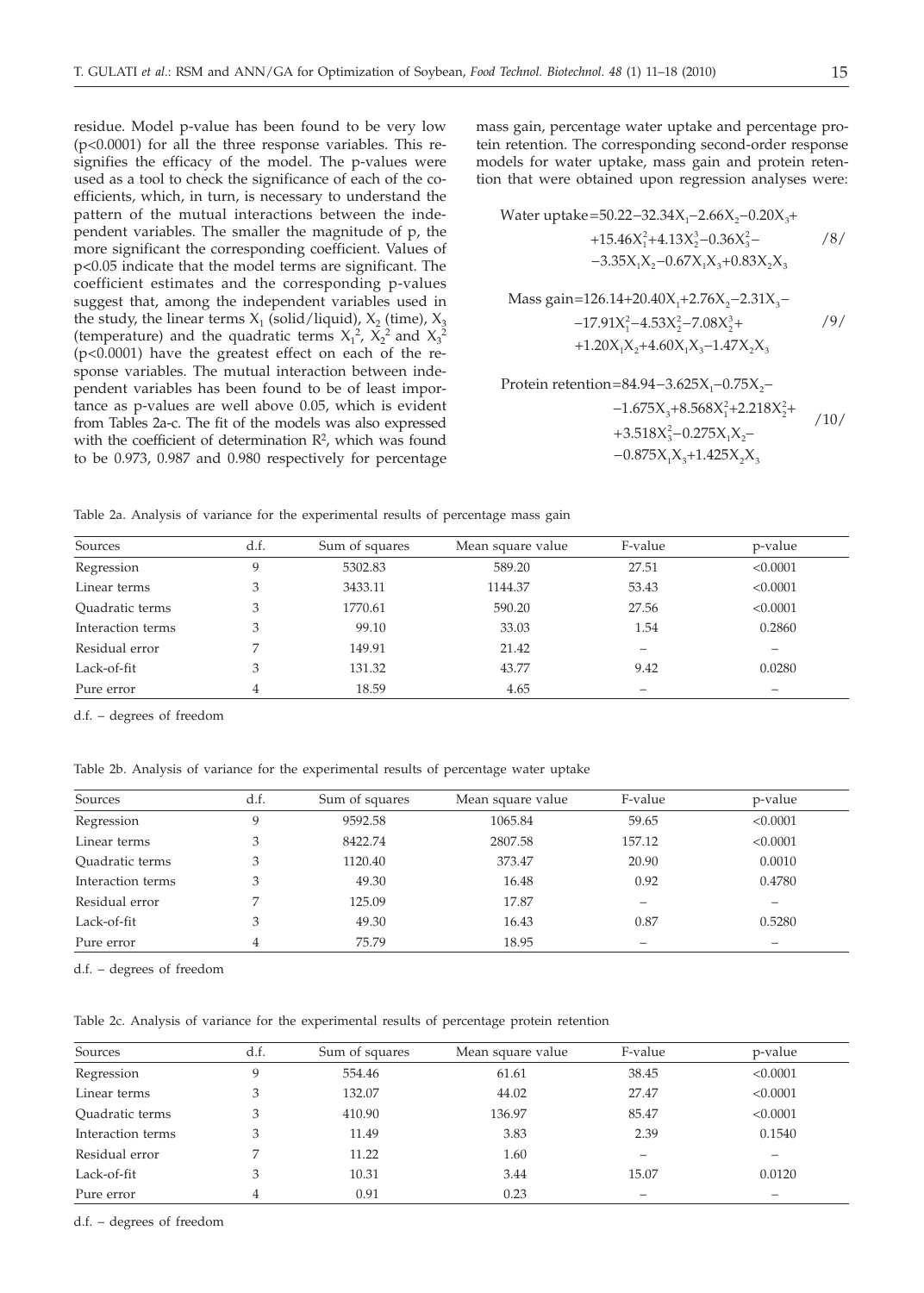# *Optimization of soaking process using RSM*

For optimization of soaking conditions, desirability functions of RSM were used. When generating the optimum conditions, percentage water uptake and percentage protein retention in the soybeans were allotted higher mass values than percentage mass gain. Percentage water uptake and percentage protein retention significantly impact the soybean hydration process in terms of processing ease during subsequent grinding operations and also securing nutritional benefits by retaining maximum protein. The mass values (s) for percentage mass gain and percentage protein retention were taken as one, and for percentage water uptake the s value was considered to be 0.1, yielding an overall maximized desirability D of 0.7947, as seen in Eq. 4. The optimal values for the test variables of soybean hydration, based on the above desirability value, were obtained as a soybean to water ratio of 1:2.48, soaking temperature of 40 °C and soaking time of 2 h.

#### *Validation of the RSM model*

To evaluate the effectiveness of the developed regression equations, randomly selected experimental results were statistically compared with response surface predictions. Table 3 shows the selected soybean soaking conditions, regression equation responses and experimental data resulting from the selected conditions. Comparison of the predicted results with experimental data shows a very small error  $(R^2=0.889-0.9297$  and MSE=0.80–4.90), which shows good agreement between RSM results and experimental data.

## *Neural network modelling*

In order to use GA to search for the optimal soaking conditions, objective fitness function was used to guide the search direction. The neural network concept was used to develop various models required by GA for optimization. Each ANN model was trained by a set of data and the performance of the trained ANN model was then tested by another set of independent data not used for training. Fig. 1 shows the test results of the ANN model using the log sigmoid function which gave the best results compared to other transfer functions.



**Fig. 1.** Correlation between the values predicted by ANN and experimental data of percentage mass gain under different experimental conditions

The neural network architecture comprised an input layer consisting of 3 neurons, a hidden layer consisting of 5 neurons, and an output layer consisting of 3 neurons with a learning rate of 0.75. The figure shows that the values predicted by ANN closely matched the results of experiments. The high  $R^2$  (0.9443) and low mean square error (17.8755) confirmed that the neural network models can adequately describe the relationship between soaking function parameters and each response variable. Consequently, it was reliable for the trained ANN models to be employed as fitness functions in GA.

# *Genetic algorithms for optimization*

Fig. 2 shows the ANN/GA optimization profile for soaking conditions. This figure illustrates the variation

Table 3. RSM-predicted and experimental values of water uptake, mass gain and protein retention resulting from randomly selected soybean soaking conditions for RSM model validation

| RSM response variables |                                 |                | Experimental results $(y_e)$ |                   |                        | RSM-predicted results $(y_0)$ |                   |                        |
|------------------------|---------------------------------|----------------|------------------------------|-------------------|------------------------|-------------------------------|-------------------|------------------------|
| Solid/<br>liquid ratio | Temperature/<br>$\rm ^{\circ}C$ | Time/h         | Water<br>uptake/ $\%$        | Mass<br>$gain/\%$ | Protein<br>retention/% | Water<br>uptake/ $\%$         | Mass<br>$gain/\%$ | Protein<br>retention/% |
| 1:1.5                  | 50                              | 3              | 53.8                         | 120.4             | 88.9                   | 54.12                         | 121.18            | 88.62                  |
| 1:1.5                  | 60                              | 4              | 54.6                         | 121.8             | 87.2                   | 51.71                         | 123.86            | 87.39                  |
| 1:1.5                  | 50                              | 6              | 53.8                         | 126.4             | 86.2                   | 49.66                         | 126.19            | 86.41                  |
| 1:2                    | 60                              | 3              | 71.2                         | 103.4             | 91.3                   | 72.45                         | 104.42            | 90.07                  |
| 1:2                    | 50                              | $\overline{4}$ | 75.0                         | 109.6             | 90.8                   | 71.02                         | 110.53            | 91.08                  |
| 1:2                    | 60                              | 6              | 69.8                         | 109.7             | 88.5                   | 70.50                         | 107.36            | 89.43                  |
| 1:2.5                  | 50                              | 3              | 63.2                         | 113.5             | 90.3                   | 62.53                         | 115.74            | 89.90                  |
| 1:2.5                  | 60                              | 4              | 60.1                         | 113.9             | 85.5                   | 60.09                         | 115.34            | 86.77                  |
| 1:2.5                  | 50                              | 6              | 56.7                         | 118.6             | 88.3                   | 58.91                         | 120.44            | 87.77                  |
| 1:3.5                  | 60                              | 3              | 50.8                         | 128.9             | 85.1                   | 46.72                         | 124.21            | 85.56                  |
| 1:3.5                  | 50                              | 4              | 43.4                         | 126.3             | 88.3                   | 44.96                         | 127.16            | 87.15                  |
| 1:3.5                  | 60                              | 6              | 44.7                         | 125.0             | 83.9                   | 42.26                         | 128.04            | 84.71                  |
| 1:4                    | 50                              | 3              | 43.6                         | 123.2             | 89.6                   | 43.09                         | 125.35            | 89.26                  |
| 1:4                    | 60                              | $\overline{4}$ | 41.0                         | 127.4             | 86.2                   | 39.32                         | 128.71            | 85.40                  |
| 1:4                    | 50                              | 6              | 36.8                         | 128.5             | 85.8                   | 36.97                         | 130.96            | 86.92                  |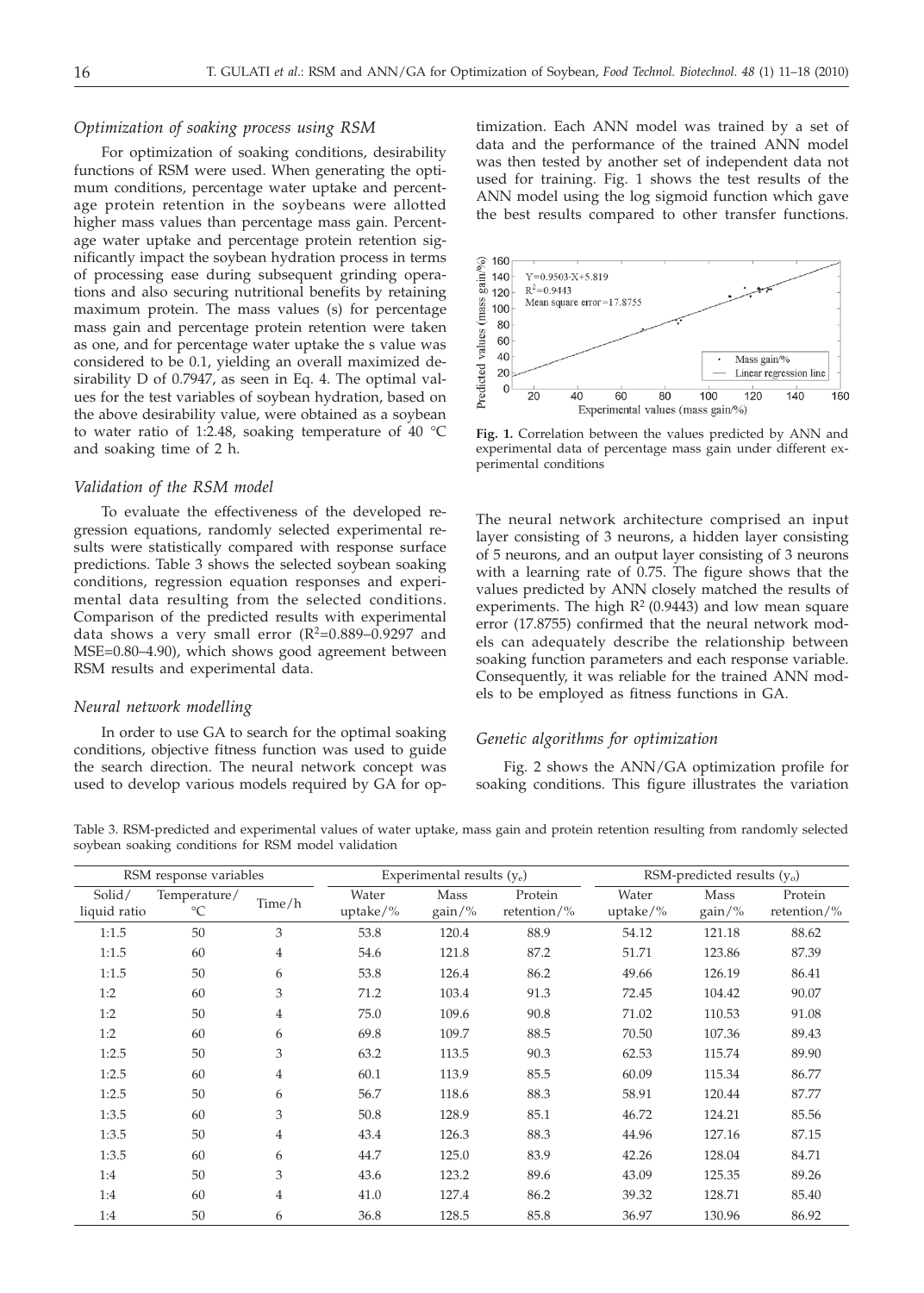

**Fig. 2.** The ANN/GA optimization process for maximizing percentage mass gain, percentage water uptake and percentage protein retention

of root mean square error (RMSE) of fitness value down the number of generations. As shown, the value of RMSE decreases across generations until it becomes zero at around 2 generations. For this reason, the termination criterion for the ANN/GA model was set to 5 in all the experiments.

ANN/GA model for the optimization of soaking conditions for soybeans indicated that the problem of the optimization lies in many-to-one mapping. In other words, for different combinations of solid/liquid ratio, time and temperature of incubation can result in the same optimum conditions for maximizing percentage mass gain, percentage water uptake and percentage protein retention in the soaked beans. A few optimal conditions were selected from a pool of optimal ANN/GA responses, as shown in Table 4. These results imply that in the case of soybean soaking, maximized as well as identical percentage mass gain, percentage water uptake and percentage protein retention in hydrated soybeans can be reached under different optimal soaking conditions. A feasible set of conditions can be selected among the different proposed ANN/GA optimal soaking conditions. Predicted optimal conditions using ANN/GA were applied in actual settings of soybean soaking. Percentage mass gain, percentage water uptake and percentage

Table 4. Soaking conditions obtained from ANN/GA response pool leading to the same percentage water uptake, percentage mass gain and percentage protein retention in the soaked beans

| ANN/GA optimal operating conditions                                       |                     |  |  |  |  |  |  |
|---------------------------------------------------------------------------|---------------------|--|--|--|--|--|--|
| Temperature/ ${}^{\circ}C$                                                | Time/min            |  |  |  |  |  |  |
| 45.1                                                                      | 8.0                 |  |  |  |  |  |  |
| 46.2                                                                      | 8.0                 |  |  |  |  |  |  |
| 46.3                                                                      | 7.2                 |  |  |  |  |  |  |
| 49.2                                                                      | 7.7                 |  |  |  |  |  |  |
| 45.9                                                                      | 7.4                 |  |  |  |  |  |  |
| ANN/GA predicted maximum mass gain,<br>water uptake and protein retention |                     |  |  |  |  |  |  |
|                                                                           | Protein retention/% |  |  |  |  |  |  |
| 100.00                                                                    | 99.99               |  |  |  |  |  |  |
| 100.00                                                                    | 99.99               |  |  |  |  |  |  |
| 100.00                                                                    | 99.99               |  |  |  |  |  |  |
| 100.00                                                                    | 99.99               |  |  |  |  |  |  |
| 100.00                                                                    | 99.99               |  |  |  |  |  |  |
|                                                                           | Water uptake/%      |  |  |  |  |  |  |

protein retention in the hydrated beans were determined experimentally.

## *Validation of the ANN/GA model*

To evaluate the effectiveness of the scheme, randomly selected experimental results were statistically compared with ANN/GA predictions. Fig. 3 shows the selected soybean soaking conditions as well as ANN/ GA responses and experimental data resulting from the selected conditions. Comparing the ANN/GA results with the experimental data, a very small error  $(R^2$  and MSE being 0.9380 and 5.9299, respectively) is seen, which shows a very good agreement between the ANN/GA results and the experimental data.



**Fig. 3.** Correlation between ANN/GA-predicted results and the experimental data of percentage mass gain under different experimental conditions

# **Conclusion**

An ANN model for soybean hydration was proposed using a set of experimental data. The evaluation of the ANN model with test data indicated considerable robustness of the model. The application of this model lies in obtaining optimum reaction conditions through GA, which results in maximization of percentage mass gain, percentage water uptake and percentage protein retention in the hydrated soybean. Validation of the GA model indicated its considerable effectiveness. The optimization of hydration conditions was also performed by RSM. The optimum process conditions obtained from hybrid ANN/GA as well as RSM indicated a considerable reduction in the soybean soaking time compared to the time-consuming industrial process. Moreover, the optimum time of soaking obtained by RSM is just 2 h, compared to the optimum soaking time of 8 h predicted by ANN/GA. The RSM optimum temperature of soaking (40 °C) is also lower than that predicted by ANN/ GA (45 °C). The optimum RSM process conditions with reduction in time are better than the existing soaking process practiced in the industry today.

## **References**

- *1.* C.H. Lee: *Fermentation Technology in Korea*, Korea University Press, Seoul, Korea (2001).
- *2.* H.E. Snyder, T.W. Kwon: *Soybean Utilization*, Van Nostrand Reinhold Company, New York, USA (1987).
- *3.* A.M. Pearson: Soy Proteins. In: *Developments in Food Proteins*, B.J.F. Hudson (Ed.), Applied Science Publishers, Essex, UK (1983) pp. 67–108.